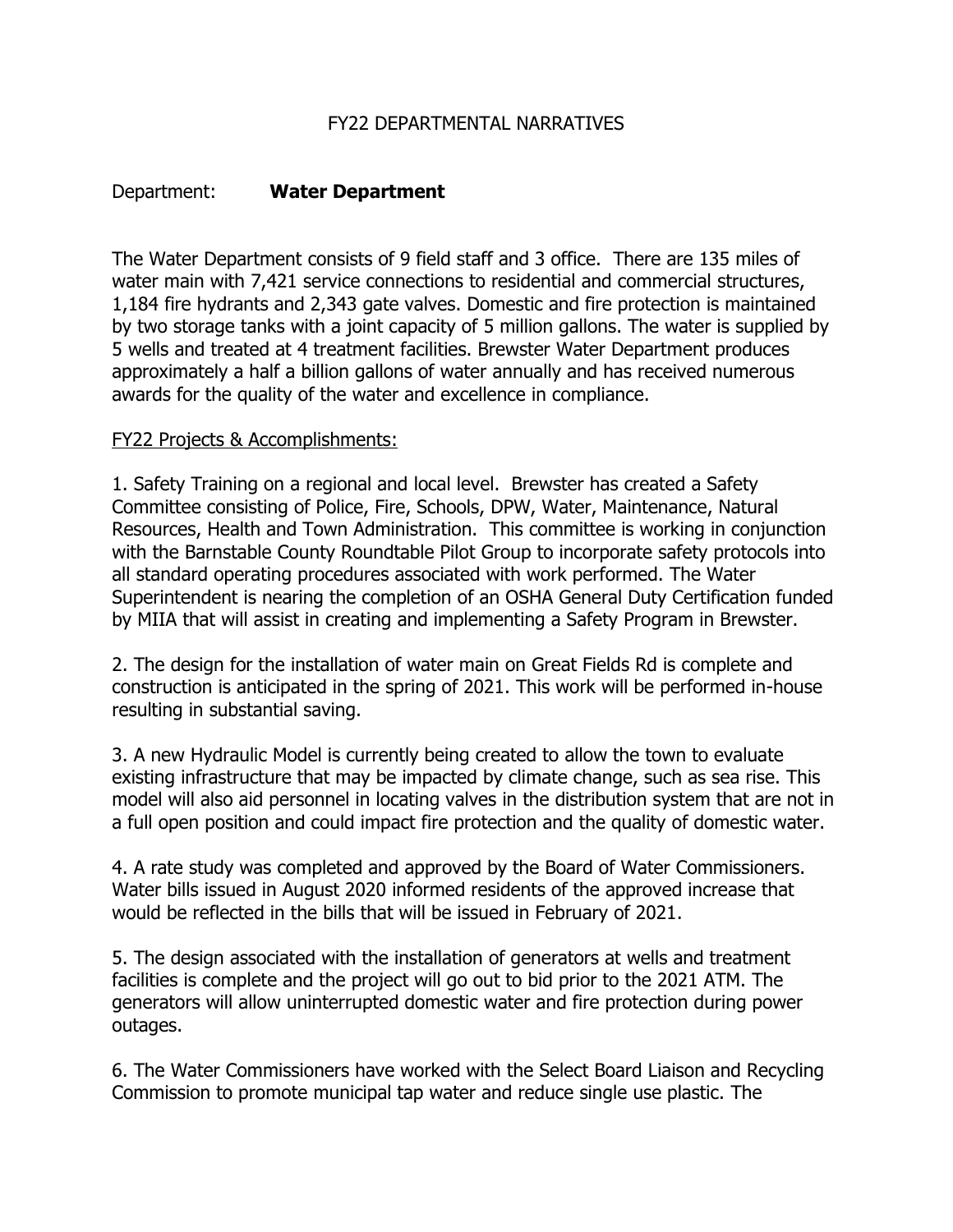department is scheduled to install its  $1<sup>st</sup>$  outdoor hydration station at the White Caps Field in the spring of 2021.

7. Office Staff have made significant upgrades to improve the overall efficiency. The billing system is currently being changed to Vadar which is also used by the Collectors Department at Town Hall; this will result in accurate reconciliation requiring less time. The phones and internet have been changed over to Verizon allowing better remote access with messages and less down time online. A lock box system is now being utilized for the collection of water bills. This minimizes the time associated with the collections process. The staffing has been reduced from three to two due to a recent retirement and will be monitored to determine if a third is necessary in the future.

# FY22 Goals & Initiatives:

1. Continue local and regional safety training. Create Standard Operating Procedures for daily work performed that incorporates the appropriate implementation of safety practices. This will be an ongoing initiative requiring annual updates of progress.

2. Bid out the Generator Project and request construction funds at the Annual Town Meeting. Construction anticipated in the summer/fall of 2021.

3. Begin installing water main on Great Fields Rd summer of 2021. This project will be completed in house and result in significant savings. Installation will be performed as staffing and workload permits.

4. Installation of water Hydration Stations for public access to municipal tap water to reduce single use plastic. This project was delayed due to the pandemic.

5. Complete the Hydraulic Model to allow the town to evaluate existing infrastructure that may be impacted by climate change, such as sea rise. This model will also aid personnel in locating valves in the distribution system that are not in a full open position and could impact fire protection and the quality of domestic water.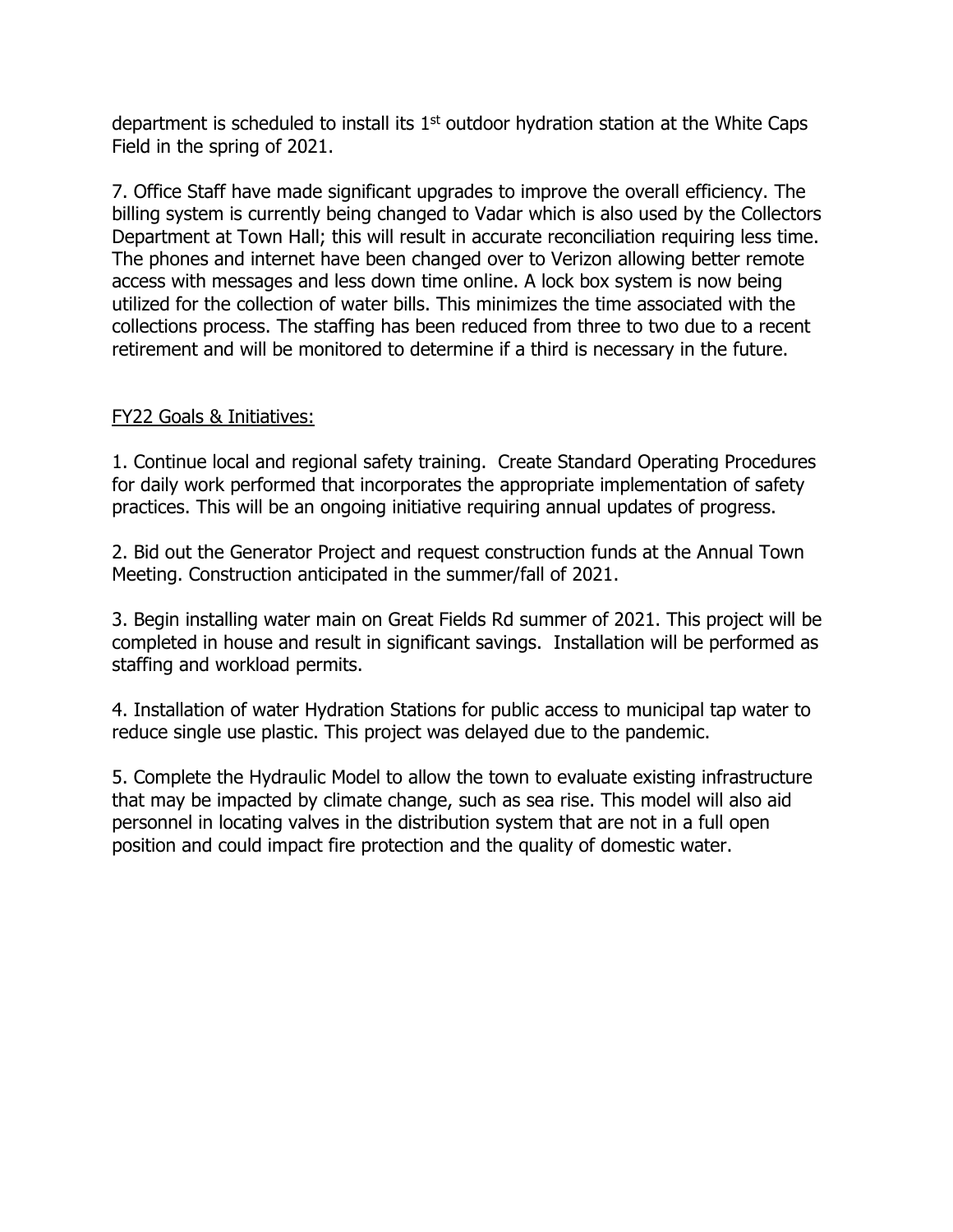## FY22 BUDGET INCREASE RATIONALE FORM

Department: **Water**

Requested Increase Amount: \$90,000.00

Rationale: The requested increase in wages is to create an Assistant Water Superintendent position. The Brewster Water system is relatively young in comparison to other communities. On November  $9<sup>th</sup>$ , 1970 Brewster Voters approved a bond issue of 3.2 million dollars for the establishment of a public water system. By the end of 1974 there were two wells, 1,634 customers being serviced with 375 fire hydrants providing fire protection. Today the Water Department has five wells, three treatment facilities, services over 7,200 residences and businesses and has 1184 fire hydrants. It is unusual for a system the size of Brewster not to have an Assistant Superintendent position and that is primarily due to the age of the infrastructure. The system is not as young as it once was and requires more maintenance. This position would allow more projects to be completed in house resulting in significant savings to the town. It would also provide a managerial position similar to both Police and Fire that ensures operational excellence in the absence of the Superintendent. The responsibilities of Superintendents have changed as the industry has changed and concerns like emerging contaminants occupy considerable time. The Assistant Superintendent position would help to ensure the continued success of a critical department.

Impact on Services: The impact on services would be significant.

- $\triangleright$  Managerial redundancy
- $\triangleright$  Improved customer relations
- $\triangleright$  Improved oversite of wells and treatment facilities
- $\triangleright$  Safer workplace practices
- $\triangleright$  Financial savings due to in house infrastructure maintenance
- $\triangleright$  Improved compliance with regulating agencies
- $\triangleright$  Improved procurement practices
- $\triangleright$  Improved fleet and equipment maintenance
- $\triangleright$  Improved emergency operations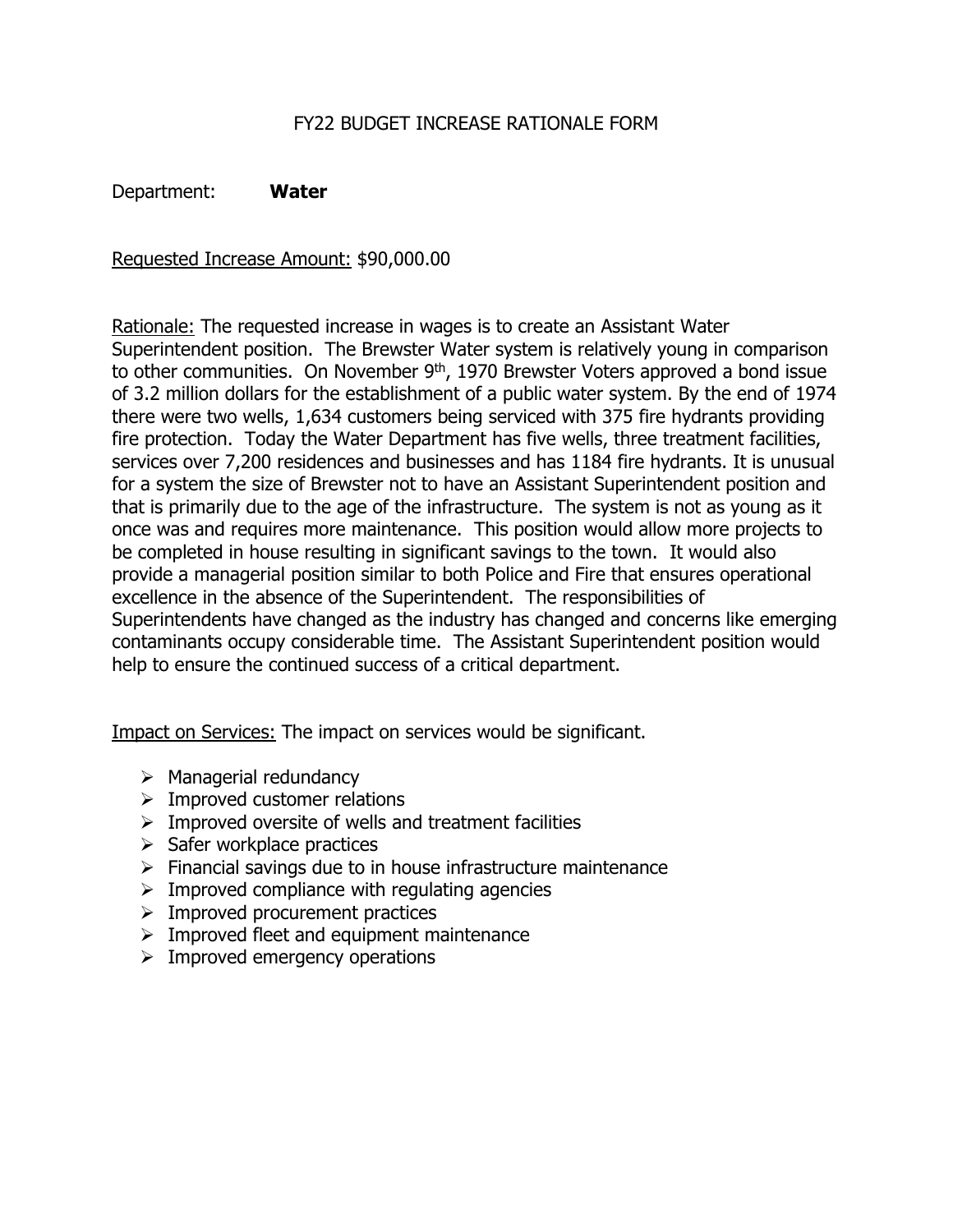# FY22 BUDGET INCREASE RATIONALE FORM

Department: **Water**

Requested Increase Amount: \$5,000.00

Rationale: Increase is for anticipated additional chemicals purchase

## Impact on Services:

Well 3 has iron levels that do not require filtration but may benefit from a sequestering chemical. Phosphates are often used to sequester iron to minimize discolored water in the distribution system. Such additional treatment may be considered for Well 3 which will likely result in an increase in the chemicals line item.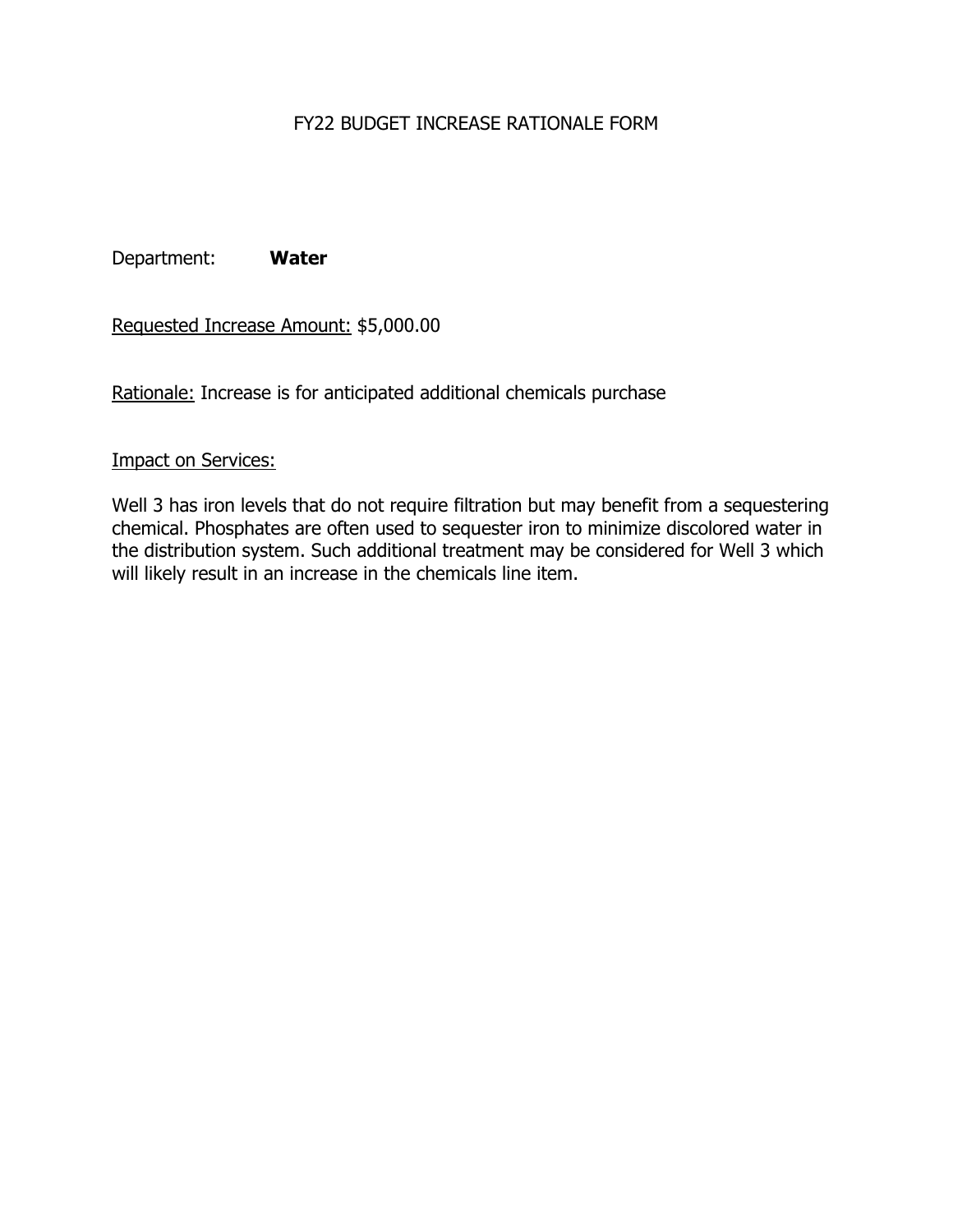**Summary** 

*EXPEND FY18 EXPEND FY19 APPROP FY20 EXPEND FY20 APPROP FY21 REQUEST FY22 CHANGE*

| <b>PERSONNEL SUBTOTAL</b><br>(Form 2) | 807,998   | 861,983   | 913,738   | 900,623   | 950,097   | 1,006,357 | 5.92% |
|---------------------------------------|-----------|-----------|-----------|-----------|-----------|-----------|-------|
| <b>OPERATING SUBTOTAL</b><br>(Form 3) | ,859,536  | ,933,248  | ,800,352  | 1,633,767 | 1,687,342 | 1,730,612 | 2.56% |
| <b>TOTAL DEPARTMENT BUDGET</b>        | 2,667,534 | 2,795,231 | 2,714,090 | 2,534,390 | 2,637,439 | 2,736,969 | 3.77% |

 $(Form 2 + Form 3)$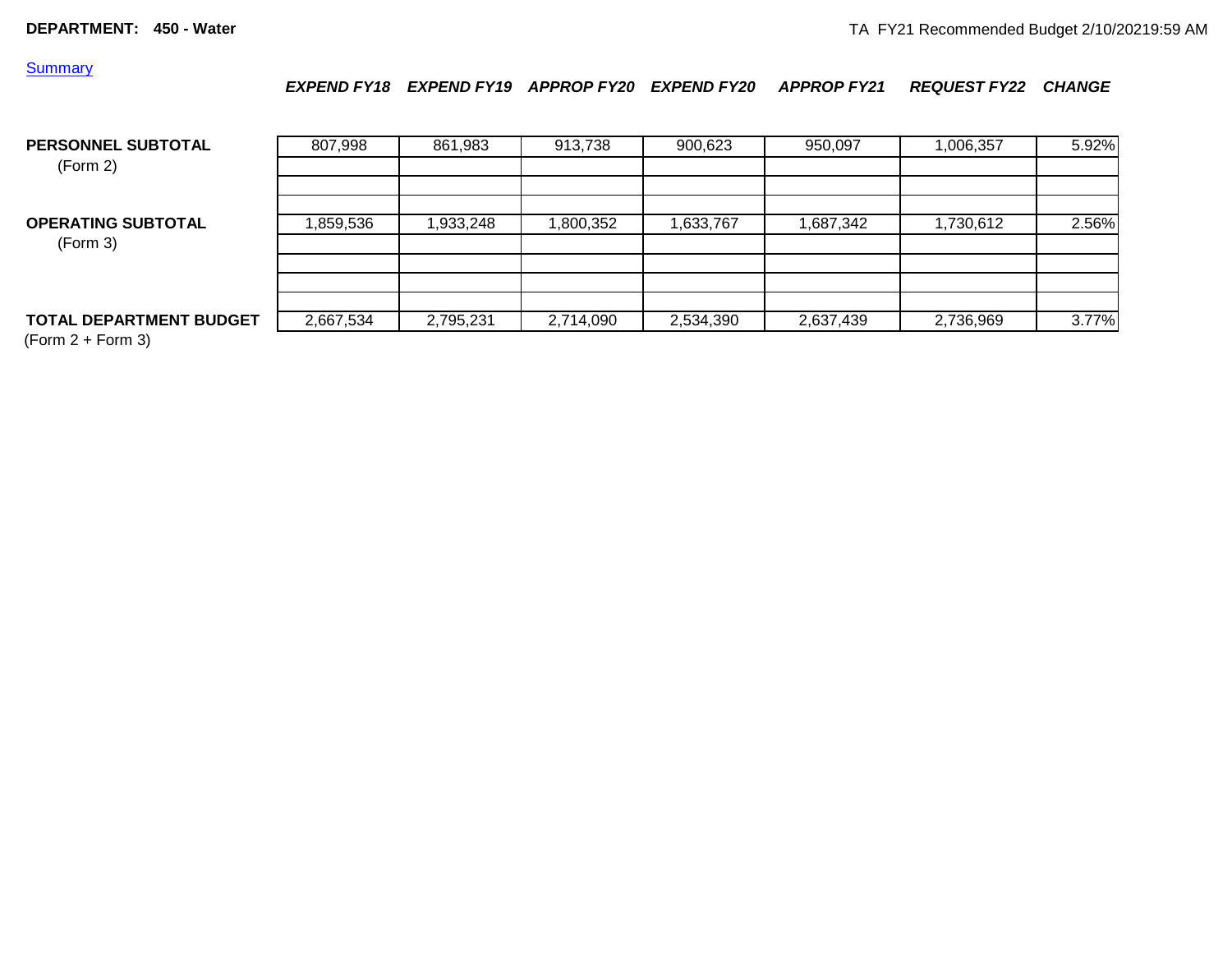| <b>FY22 Personnel Budget</b> |
|------------------------------|
|                              |

| 905,844 |
|---------|
| 10,500  |
| 8,700   |
|         |
| 13,113  |
|         |
| 18,200  |
|         |
| 50,000  |
|         |

| <b>Salary Subtotal</b> | .006.35 |
|------------------------|---------|
|                        |         |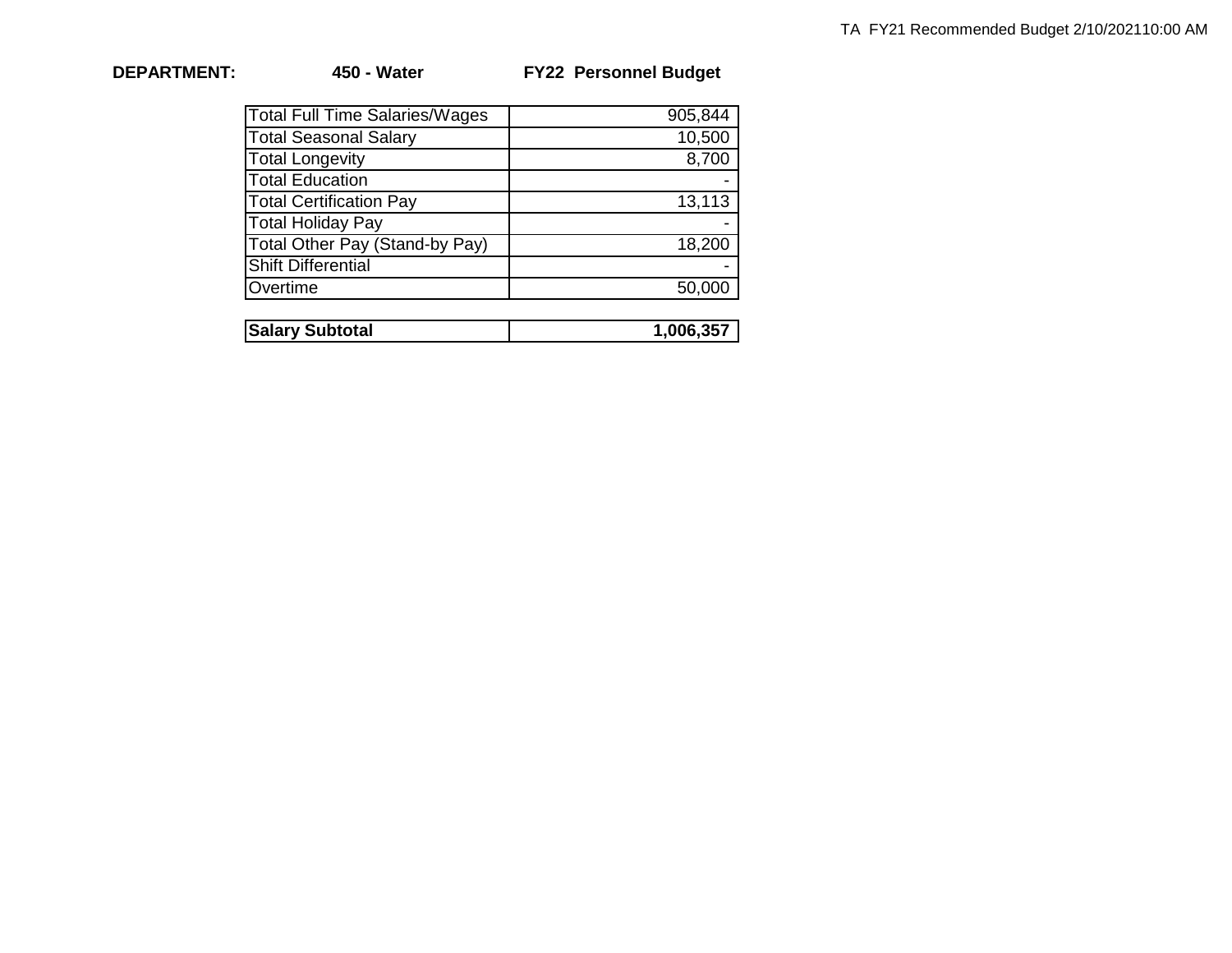#### ACCT # ACCOUNT NAME EXPEND FY18 EXPEND FY19 APPROP FY20 EXPEND FY20 APPROP FY21 REQUEST FY22

| 5198                      | Propane/Natural Gas                                              | 16,206    | 27,914          | 18,000    | 9,962           | 18,000    | 18,000     |
|---------------------------|------------------------------------------------------------------|-----------|-----------------|-----------|-----------------|-----------|------------|
| 5212                      | Electricity                                                      | 112,926   | 111,765         | 130,000   | 112,991         | 130,000   | 120,000    |
| 5214                      | Gasoline                                                         |           | 21,670          | 20,000    | 19,334          | 25,000    | 25,000     |
| 5240                      | R & M Office/Equipment                                           | 99,726    | 38,463          | 30,000    | 15,479          | 30,000    | 30,000     |
| 5295                      | <b>Professional Expense</b>                                      | 23,884    | 6,107           | 25,000    | 6,715           | 20,000    | 20,000     |
| 5321                      | <b>OSHA Training</b>                                             |           |                 | 10,000    |                 | 10,000    | 10,000     |
| 5400                      | <b>Supplies</b>                                                  | 17,464    | 170             | 16,000    | 6,276           | 14,000    | 12,000     |
| 5405                      | Postage                                                          |           | 3,509           | 2,000     | 4,015           | 4,000     | 2,500      |
| 5536                      | <b>Small Tools &amp; Equipment</b>                               | 53,028    | 42,714          | 40,000    | 31,649          | 40,000    | 40,000     |
| 5646                      | <b>Primary Assessment</b>                                        | 4,286     | 4,330           | 4,000     | 3,669           | 5,000     | 5,000      |
| 5707                      | Meetings/Seminars                                                | 655       | 1,481           | 2,000     | 2,184           | 2,000     | 2,000      |
| 5709                      | <b>Meals Expense</b>                                             | 250       | $\overline{37}$ | 500       | $\overline{23}$ | 500       | 500        |
| 5710                      | Mileage                                                          | 128       | 92              | 500       | 170             | 500       | 500        |
| 5777                      | Scheduled System Maintenance                                     | 40,985    | 28,421          | 40,000    | 7,598           | 34,000    | 34,000     |
| 5241                      | R & M Building/Office                                            |           | 46,862          | 58,000    | 58,547          | 58,000    | 58,000     |
| 5243                      | Vehicle Maintenance                                              |           | 10,395          | 3,000     | 11,131          | 8,000     | 8,000      |
| 5296                      | <b>Annual Water Sampling</b>                                     |           | 18,904          | 21,000    | 9,541           | 21,000    | 21,000     |
| 5434                      | Chemicals                                                        |           | 29,328          | 45,000    | 44,969          | 45,000    | 50,000     |
| 5708                      | Lodging                                                          |           | 473             | 500       | 697             | 500       | 500        |
| 5712                      | <b>In-State Travel</b>                                           |           |                 | 500       | 8               | 500       | 500        |
| 5806                      | Capital: Tank Improvements                                       |           | 57              |           |                 |           |            |
| 5823                      | Capital: General Construction                                    | 118,969   | 52,736          |           |                 |           |            |
| 5870                      | Capital: Vehicles                                                | 226,355   | 44,854          |           |                 |           |            |
| 5172                      | Life Insurance                                                   | 484       | 484             | 484       | 484             | 487       | 501.61     |
| 5178                      | <b>Health Insurance</b>                                          | 199,642   | 189,891         | 211,125   | 193,380         | 229,492   | 221,019.25 |
| 5179                      | <b>Medicare Tax</b>                                              | 10,950    | 11,153          | 13,200    | 12,187          | 13,814    | 14,891.98  |
| 5740                      | <b>Workers Compensation</b>                                      | 21,129    | 32,128          | 34,055    | 25,342          | 34,055    | 34,055     |
| 5752                      | <b>Liability Insurance</b>                                       |           |                 | 29,515    | 27,544          | 29,515    | 30,990.75  |
| 5780                      | <b>Claims</b>                                                    |           |                 | 1,000     |                 | 1,000     | 1,000      |
| 5961                      | Indirect Costs to GF                                             |           | 309,378         | 130,000   | 130,000         | 130,026   | 150,002    |
| 1028                      | <b>Issuance Costs</b>                                            |           |                 | 10,000    |                 | 10,000    | 10,000     |
| 5916                      | Debt Service: Principal                                          | 555,000   | 555,000         | 555,000   | 555,000         | 405,000   | 405,000    |
| 5917                      | <b>Debt Service: Interest</b>                                    | 207,761   | 185,432         | 164,920   | 164,920         | 144,400   | 129,880    |
| 5171                      | Retirement/Pension                                               | 149,707   | 159,499         | 175,053   | 175,053         | 189,993   | 203,095.00 |
| 5966                      | <b>Transfer to OPEB</b>                                          |           |                 |           |                 | 10,052    | 12,000     |
| new                       | Compensated Absences (sick leave incentive & health ins opt out) |           |                 |           |                 |           | 15,000     |
| 5146                      | Contractual Obligations/Wage Adjustments                         |           |                 |           |                 | 13,508    | 35,677     |
| 5192                      | <b>Safety Clothing Allowance</b>                                 |           |                 | 10,000    | 4,900           | 10,000    | 10,000     |
|                           |                                                                  |           |                 |           |                 |           |            |
| <b>OPERATING SUBTOTAL</b> |                                                                  | 1,859,536 | 1,933,248       | 1,800,352 | 1,633,767       | 1,687,342 | 1,730,612  |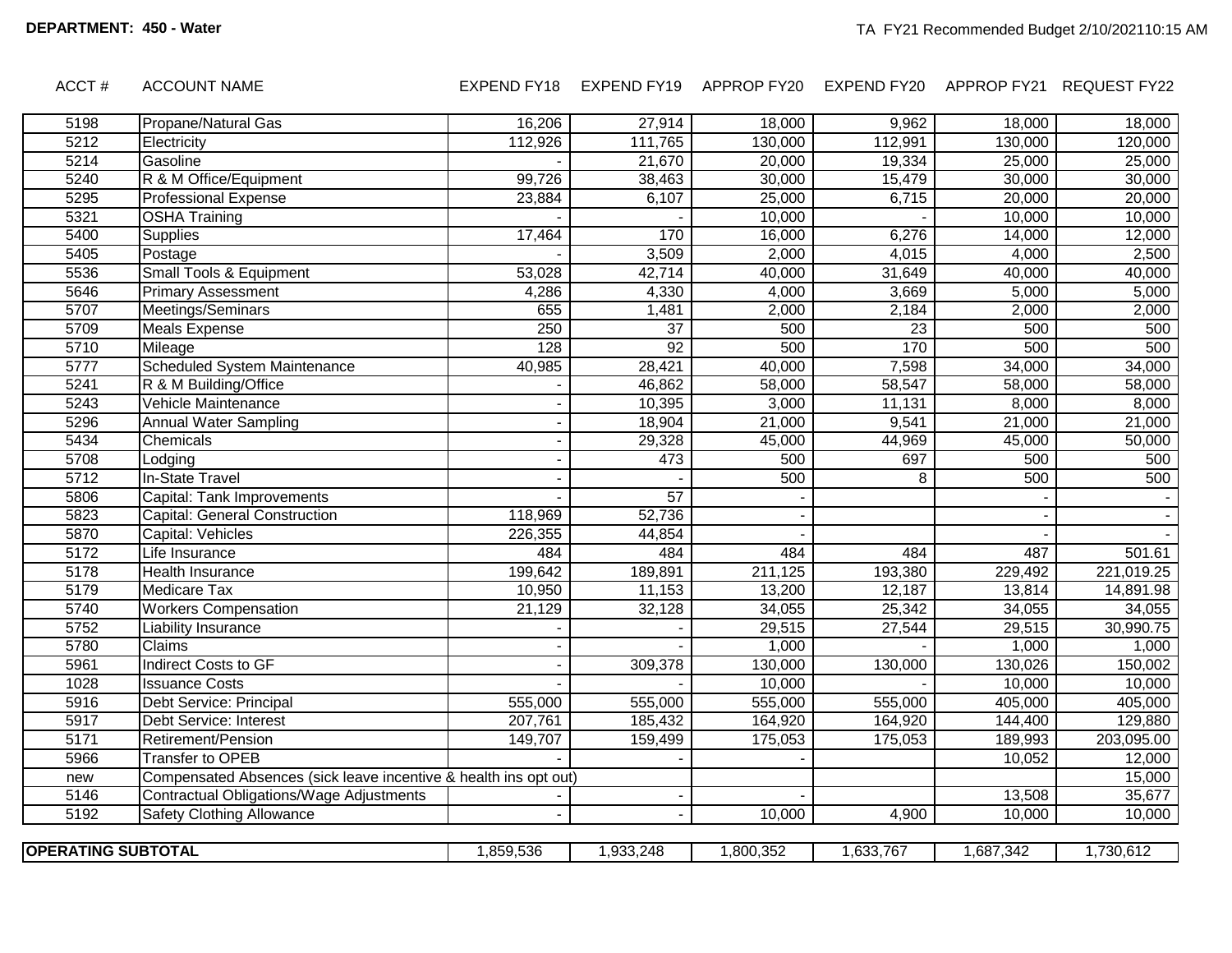# Water Department

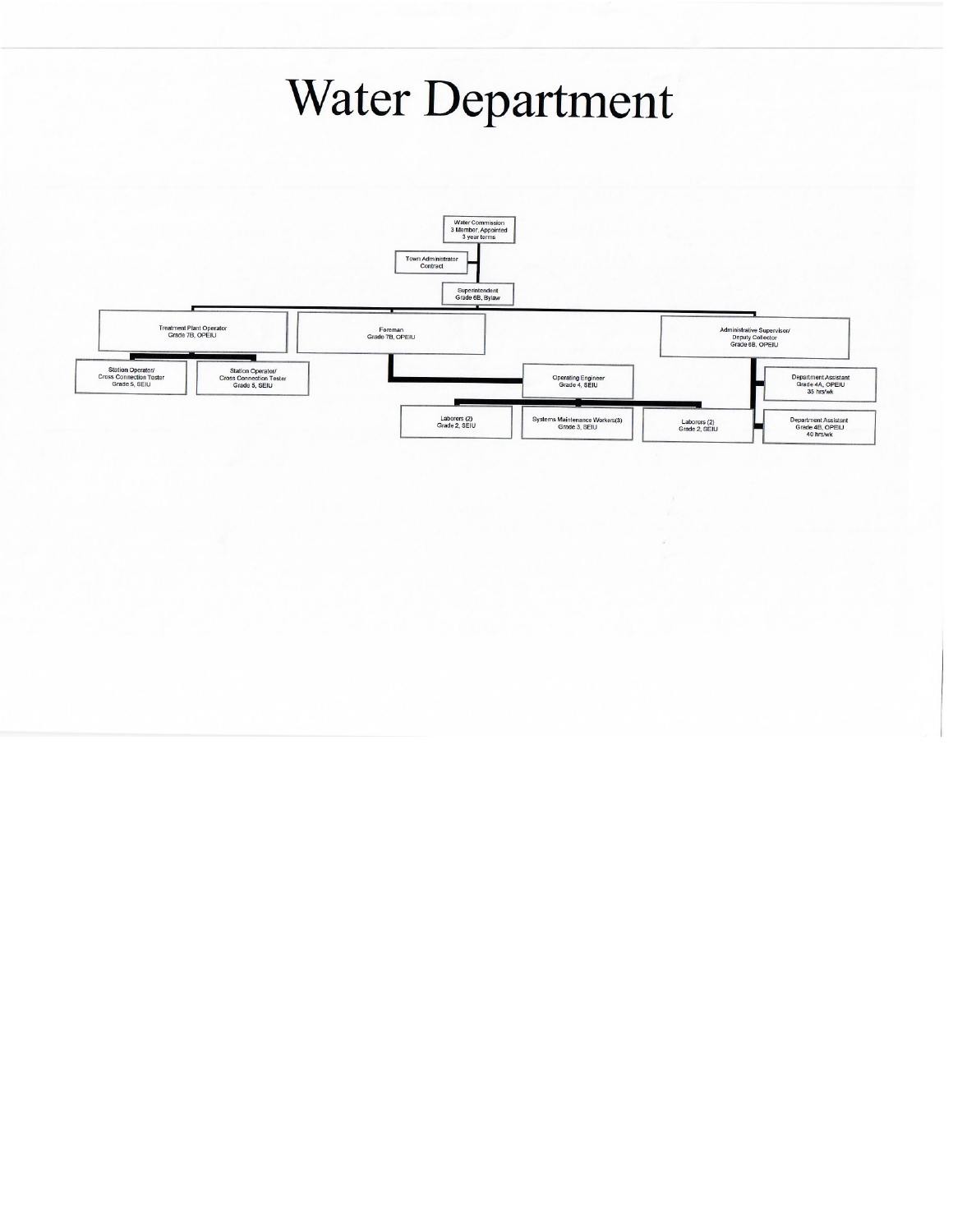

# **TOWN OF BREWSTER**

**WATER DEPARTMENT** Paul Anderson Superintendent

Susan Brown Cynthia Baran Lemuel Skidmore **Board of Water Commissioners** 

# **MEMO**

January 14, 2021

**RE: Assistant Superintendent Position** 

Dear Mr. Lombardi:

I am requesting a change in the organization structure of the Water Department that will result in the elimination of a Department Assistant Position and the creation of and Assistant Superintendent Position. I have attached a memo that describes the reasoning behind the elimination of the Department Assistant position and I am submitting this for consideration for the proposed Assistant Superintendent.

Attached is a comparison between the organizational structure of Brewster Water Department and Sandwich Water District. I chose Sandwich because of the similarities between the two departments. They are similar in the number of services and miles of water main and they are relatively close in the annual production of water. Sandwich is a Water District so they have more office staff unlike Brewster who utilizes Town Hall resources and compensates the town through indirects. It's impossible to find a local system that matches Brewster exactly but I believe this is a fair comparison. Attached is the current staffing of both departments and what I am proposing for FY22 as well as the Budget Increase Rationale Form which describes the benefits of such an organizational modification.

Sincerely.

Paul Anderson Superintendent **Brewster Water Department**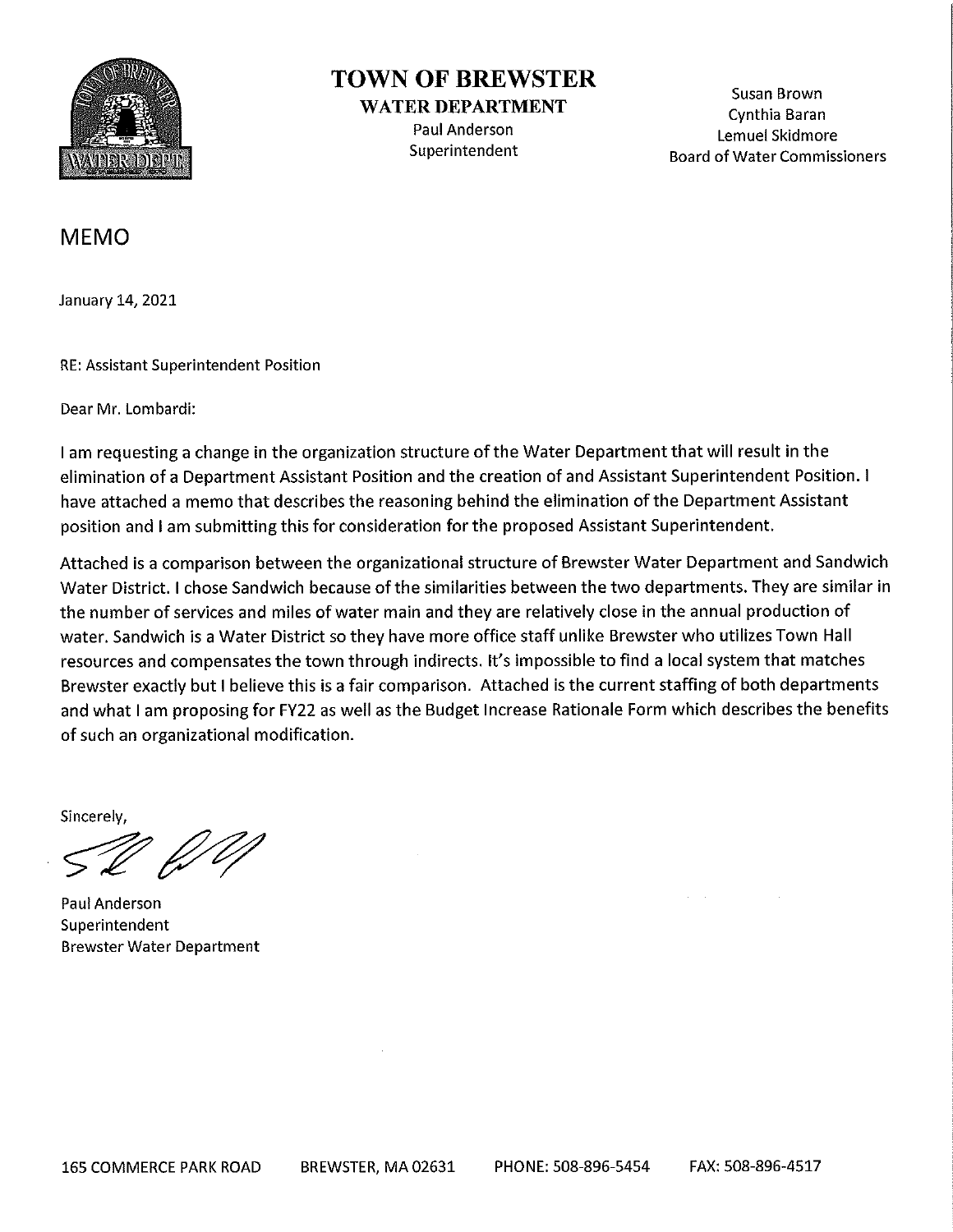# **Current Staffing**

| <b>Brewster Water Department</b> | <b>Sandwich Water District</b>  |  |  |  |
|----------------------------------|---------------------------------|--|--|--|
| <b>Administrative (Office)</b>   | <b>Administrative (Office)</b>  |  |  |  |
| Superintendent                   | Superintendent                  |  |  |  |
| <b>Administrative Supervisor</b> | <b>Assistant Superintendent</b> |  |  |  |
| Department Assistant             | Office Manager                  |  |  |  |
| <b>Department Assistant</b>      | Treasurer                       |  |  |  |
|                                  | Clerk                           |  |  |  |
|                                  | Clerk                           |  |  |  |
| <b>Field Staff</b>               | <b>Field Staff</b>              |  |  |  |
| <b>Distribution Foreman</b>      | Foreman                         |  |  |  |
| <b>Treatment Foreman</b>         | 6 Technicians                   |  |  |  |
| 7 Technicians                    |                                 |  |  |  |
| <b>Total Employees</b>           | <b>Total Employees</b>          |  |  |  |
| 13                               | 13                              |  |  |  |

# **Proposed Staffing**

#### **Brewster Water Department**

# **Administrative (Office)**

Superintendent

Assistant Superintendent

Administrative Supervisor

**Department Assistant** 

### **Field Staff**

**Distribution Foreman** 

**Treatment Foreman** 

7 Technicians

## **Total Employees**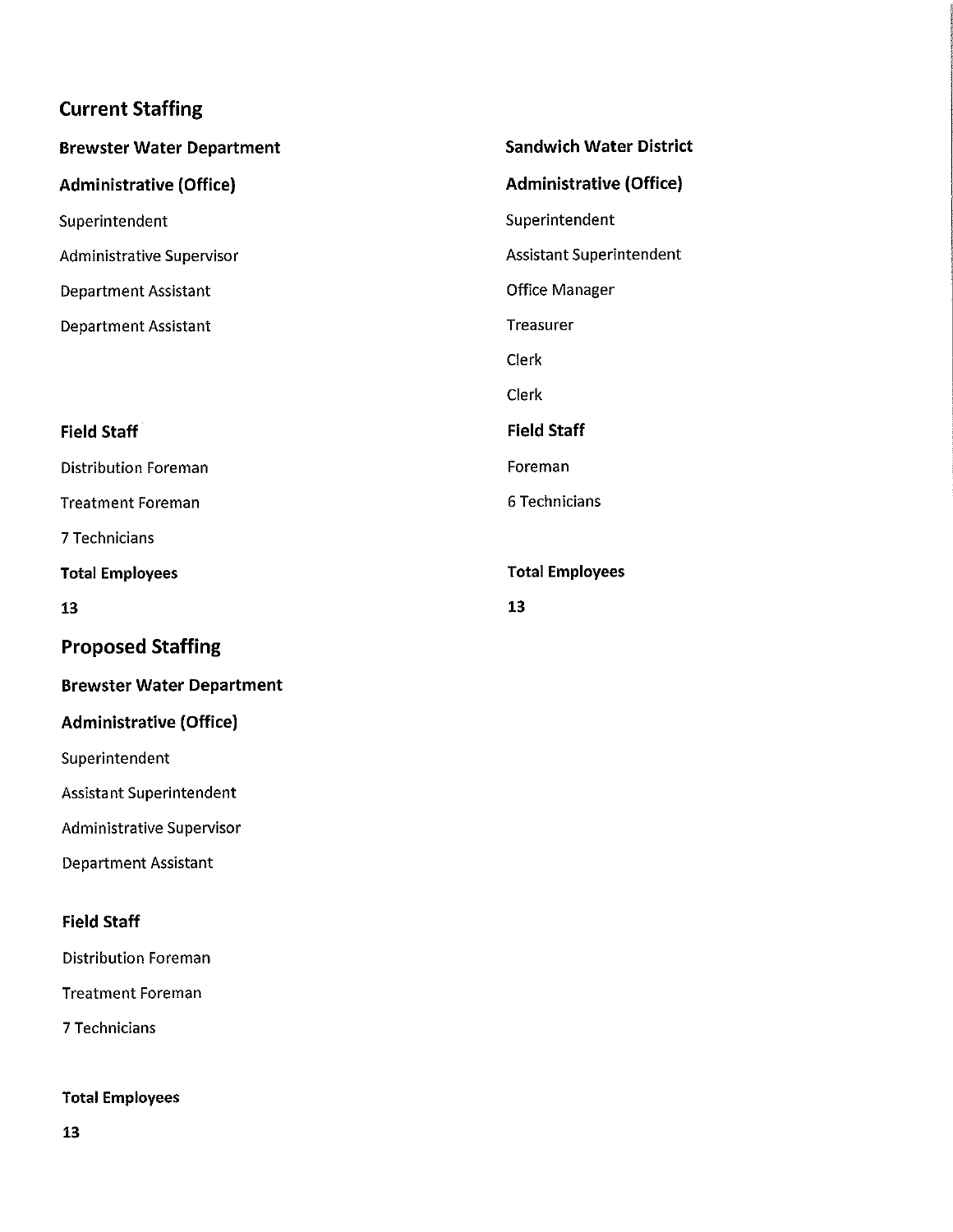

# **TOWN OF BREWSTER**

**WATER DEPARTMENT** Paul Anderson Superintendent

Susan Brown Cynthia Baran Lemuel Skidmore **Board of Water Commissioners** 

# **MEMO**

January 14, 2021

RE: Reduction in Office Staffing

Dear Mr. Lombardi:

In preparing my FY22 budget request I am recommending we not fund one of the two Department Assistant positions. The Office Staffing currently consists of an Administrative Supervisor and two Department Assistants. Numerous changes have been made to office operations that have resulted in a reduction in work load.

Eleven years ago when I was fortunate enough to be appointed Superintendent in Brewster the office operations were far different than they are today. Many of the meters in the system were read manually, written in a log and had to be entered into the billing system. The bills were printed out, stuffed into envelopes and mailed. Residents either paid bills in person or mailed checks to the office where they were opened, sorted, entered into the system and deposit slips were created and delivered to the Collectors Department at Town Hall. In addition to the time associated with billing there was significant time spent on reconciliation of accounts (Water Billing Software / Bill Master) with the Finance Department (Accounting Software / Vadar).

Today almost all the meters are radio read which requires downloading into the billing system rather than manually entering them. Billing Statements are outsourced resulting in work reduction and cost savings due to bulk postage rates. Bills can be paid online through Invoice Cloud or can be mailed to a lockbox to be processed. We are currently in the process of changing our billing system to VADAR (same as Collectors) which will greatly reduce the time associated with reconciliation. Overall, the billing and accounting process has been modified and is far more efficient.

There have been other modifications to the operations that have also resulted in increased efficiency. We have completed the in-house scanning of account files making them readily available to both Office and Field Staff. We utilize an Asset Management Program (Utility Cloud) that tracks the various work performed as well as programs conducted annually (Cross Connection, Hydrant Flushing, Hydrant Maintenance, Daily Monitoring of Facilities). Lastly, payroll has recently been upgraded and will likely prove to be time saving as well.

It is for the above reasons that I recommend we do not fund the vacant position. Please understand that this would not have been accomplished without the diligent work of the Office and Field Staff.

Sincerelv

**Paul Anderson** Superintendent **Brewster Water Department**